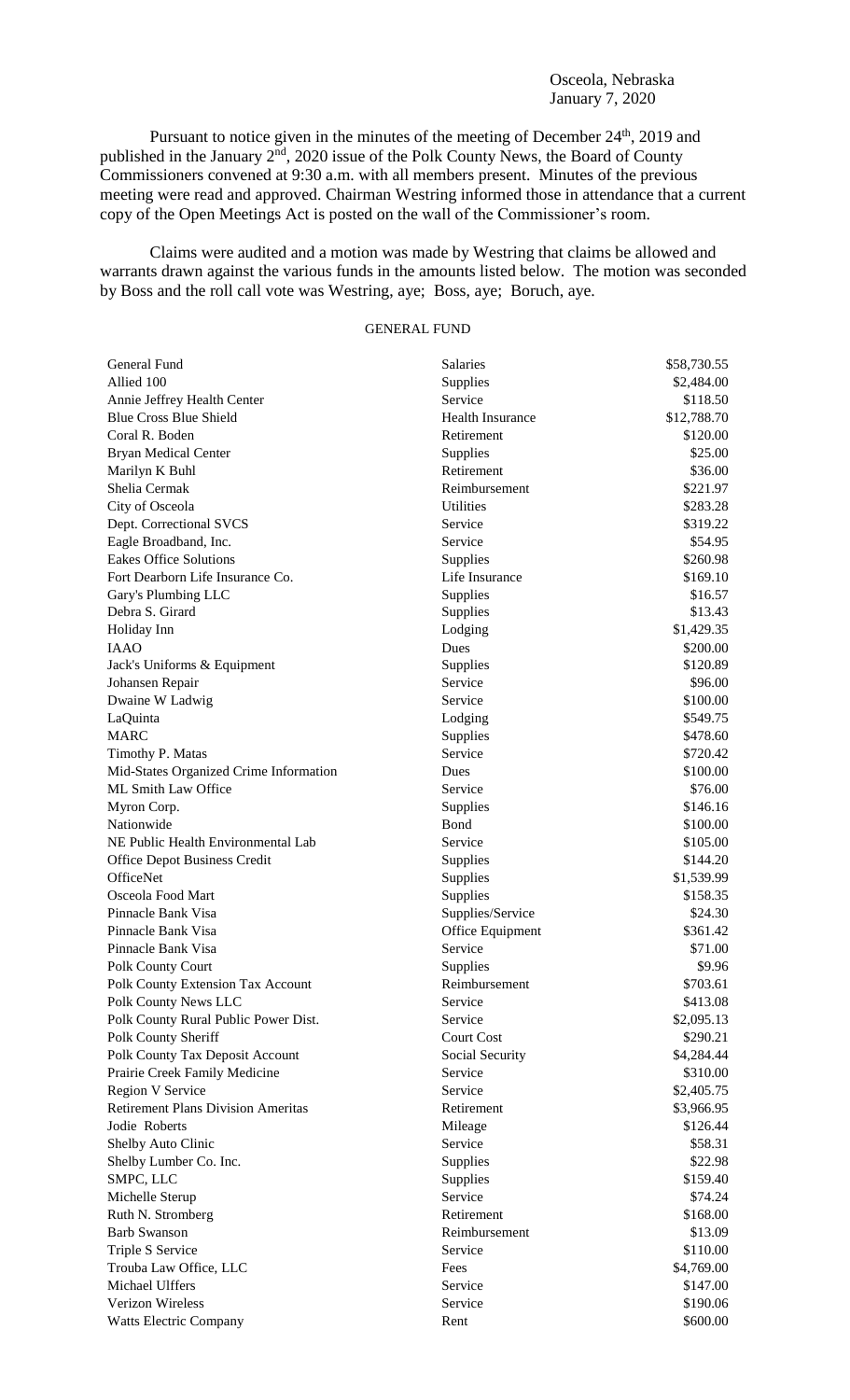Windstream Nebraska Inc. Darla Winslow Zee Medical Service

| Fee:            | \$280.81 |
|-----------------|----------|
| Reimbursement   | \$409.85 |
| <b>Supplies</b> | \$17.90  |

## ROAD FUND

| Road Fund                                   | Salaries                      | \$26,076.46 |
|---------------------------------------------|-------------------------------|-------------|
| <b>Blue Cross Blue Shield</b>               | <b>Health Insurance</b>       | \$5,115.48  |
| <b>Black Hills Energy</b>                   | <b>Utilities</b>              | \$143.65    |
| <b>Blue River Power and Rental</b>          | Supplies                      | \$33.98     |
| Carl's Skrap                                | Service                       | \$36.00     |
| City of Osceola                             | <b>Utilities</b>              | \$70.00     |
| City of Stromsburg                          | <b>Utilities</b>              | \$258.87    |
| Del-Ray Quality Alt. & Starters             | Supplies                      | \$35.64     |
| Ericson Cash Hardware                       | Supplies                      | \$24.95     |
| Curtis Ericson                              | Rent                          | \$360.00    |
| <b>Filter Care</b>                          | Service                       | \$59.80     |
| Friesen Chevrolet Inc.                      | Supplies/Service              | \$211.71    |
| Fort Dearborn Life Insurance                | Life Insurance                | \$82.40     |
| Darrell D Gabel                             | Retirement                    | \$132.00    |
| LeRoy Gerrard                               | Retirement                    | \$84.00     |
| Matthew J Gustafson                         | Reimbursement                 | \$40.00     |
| Hays Land Surveying, LLC                    | Surveyor                      | \$560.96    |
| David Ienn                                  | Retirement                    | \$84.00     |
| Ingalls Parts & Service, Inc.               | Supplies                      | \$15.00     |
| JEO Consulting Group Inc.                   | Fees                          | \$24,866.25 |
| LaQuinta                                    | Lodging                       | \$219.90    |
| Nebraska Department of Revenue              | Fuel Tax                      | \$194.00    |
| Osceola Implement & Supply Inc.             | Supplies                      | \$95.68     |
| Polk County Rural Public Power Dist.        | <b>Utilities</b>              | \$272.97    |
| Polk County Tax Deposit Account             | Social Security               | \$1,956.03  |
| Power Plan                                  | Parts/Labor                   | \$4,351.05  |
| <b>Rally Auto Parts</b>                     | Parts/Supplies/Grease Oil     | \$707.85    |
| <b>Retirement Plans Division Ameritas</b>   | Retirement                    | \$1,706.18  |
| Thomas L Rodene                             | Retirement                    | \$84.00     |
| Shelby Lumber Co. Inc.                      | Supplies                      | \$31.95     |
| Charles Soll                                | Rent                          | \$360.00    |
| David Udey                                  | Retirement                    | \$96.00     |
| Mark S Udey                                 | Retirement                    | \$60.00     |
| Village of Shelby                           | <b>Utilities</b>              | \$91.63     |
| Windstream Nebraska Inc.                    | Service                       | \$175.40    |
| Zee Medical Service                         | Supplies                      | \$183.15    |
|                                             | <b>SENIOR SERVICES FUND</b>   |             |
| City of Stromsburg                          | Rent                          | \$982.28    |
| Eagle Broad Band                            | Service                       | \$291.00    |
| Good Samaritan Society-Osceola              | Service                       | \$225.00    |
| STR, LLC                                    | Rent                          | \$200.00    |
|                                             | <b>INHERITANCE TAX FUND</b>   |             |
| DAS State Accounting-Central Finance        | Service                       | \$670.00    |
| <b>MIPS</b>                                 | <b>Computer Expense</b>       | \$471.30    |
|                                             | 911 EMERGENCY MANAGEMENT FUND |             |
| Windstream Nebraska Inc.                    | Service                       | \$253.57    |
|                                             | <b>WEED FUND</b>              |             |
| City of Osceola                             | Utilities                     | \$76.48     |
| <b>Constellation Newenergy Gas Division</b> | Fuels                         | \$32.81     |
| Polk County Rural Public Power              | Utilities                     | \$48.29     |
|                                             |                               |             |

The following fees for the month of December were earned by the various offices and submitted to the County Treasurer. County Treasurer receipts show fees earned were credited to the appropriate county funds.

Dwaine W. Ladwig, Sheriff  $$1,248.49$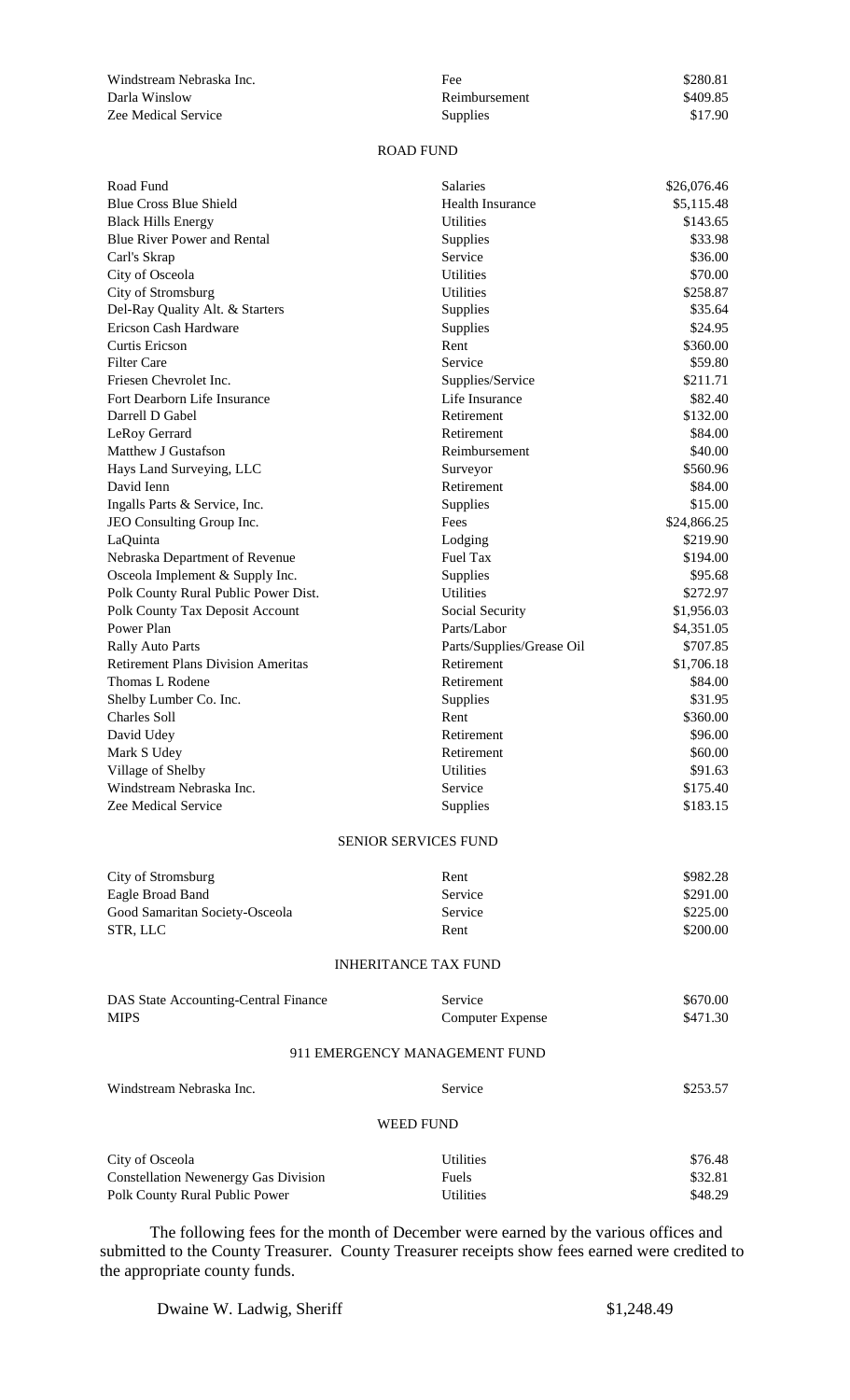The County Jail Report for the month of December was reviewed by the Board and approved.

A supplement to the interlocal agreement between the University of Nebraska Cooperative Extension Division and Polk County was reviewed. The proposed supplement provides that Polk County will fund 40% of the total costs of the salary and benefits for an Extension Assistant until such time as an Extension Educator is hired and trained. A motion was made by Boruch to approve the supplement to the interlocal agreement as presented and to authorize the Chairman to sign the said supplement. The motion was seconded by Boss and the roll call vote was Boruch, aye; Boss, aye; Westring, aye.

The process required to maintain the county surveyor position as an elective office was discussed. According to Nebraska Revised Statute 32-525, a hearing must be held and a resolution adopted prior to February 1, 2020 to continue to elect the county surveyor. The Board set January  $28<sup>th</sup>$ ,  $2020$  at 10:00 a.m. as the date and time for a hearing to be held on the matter.

At 10:05 a.m., a motion was made by Boruch to go into executive session to discuss an application for general assistance. The motion was seconded by Boss and the roll call vote was Boruch, aye; Boss, aye; Westring, aye. Also present were the applicant and the County Clerk. At 10:10 a.m., a motion was made by Boss to come out of executive session. The motion was seconded by Boruch and the roll call vote was Boss, aye; Boruch, aye; Westring, aye. Chairman Westring stated for the record that no formal action was taken and that only general assistance issues were discussed. A motion was made by Boruch to give the applicant rental assistance, provided the Clerk is given documentation of the amount owed. The motion was seconded by Boss and the roll call vote was Boruch, aye; Boss, aye; Westring, aye.

At 10:15, Westring left the meeting prior to the review of the applications received for the zoning administrator position.

The two applications received for the position of zoning administrator were reviewed by Commissioners Boruch and Boss.

Chairman Westring returned to the meeting at 10:30 a.m.

A motion was made by Boss to appoint Jerry Westring as Zoning Administrator. The motion was seconded by Boruch and the roll call vote was Boss, aye; Boruch, aye; Westring, abstained. Motion carried. It is noted for the record that a Potential Conflict of Interest Statement accompanied Westring's application and has also been filed with the Nebraska Accountability and Disclosure Commission.

Cody Wickman with D.A. Davidson met with the Board to discuss options for financing the Polk North Overlay project. Projections to pay off bonds over five, ten, and fifteen years were presented. A motion was made by Westring to adopt a resolution authorizing the issuance of Not to Exceed \$4,500,000 of Limited Tax County Road Bonds. The motion was seconded by Boruch and the roll call vote was Westring, aye; Boruch, aye; Boss, aye. The exact amount and length of the bond issue will be determined at a later date.

Supt. Theis also updated the Board on the work being done in the Road Dept. The warning signs partially funded thru the NIRMA ASSIST program have been ordered and additional information has been sent to FEMA to clarify data previously submitted. The Notice to Bidders for the Polk North Overlay Project will be printed in the next two issues of the Polk County News and the bids opened on January 21<sup>st</sup>.

Weed Supt. Carlson updated the Board on the activities of the Weed Dept. A motion was made by Boruch authorizing the Chairman to sign the Activity Report, the Noxious Weed Infestation Report, the Noxious Weed Control Plan, the Budget Report, and the Nebraska Invasive Plant Watch List Infestation Report as presented by Weed Supt. Carlson. The motion was seconded by Boss and the roll call vote was Boruch, aye; Boss, aye; Westring, aye. There was a slight increase in the number of infested acres, mainly due to the discovery of phragmites in the upland areas. Approximately 3 ½% of the county's acres contain some level of infestation which is comparable to the Nebraska state average of 3%. Supt. Carlson was notified that he has successfully passed his certification exam.